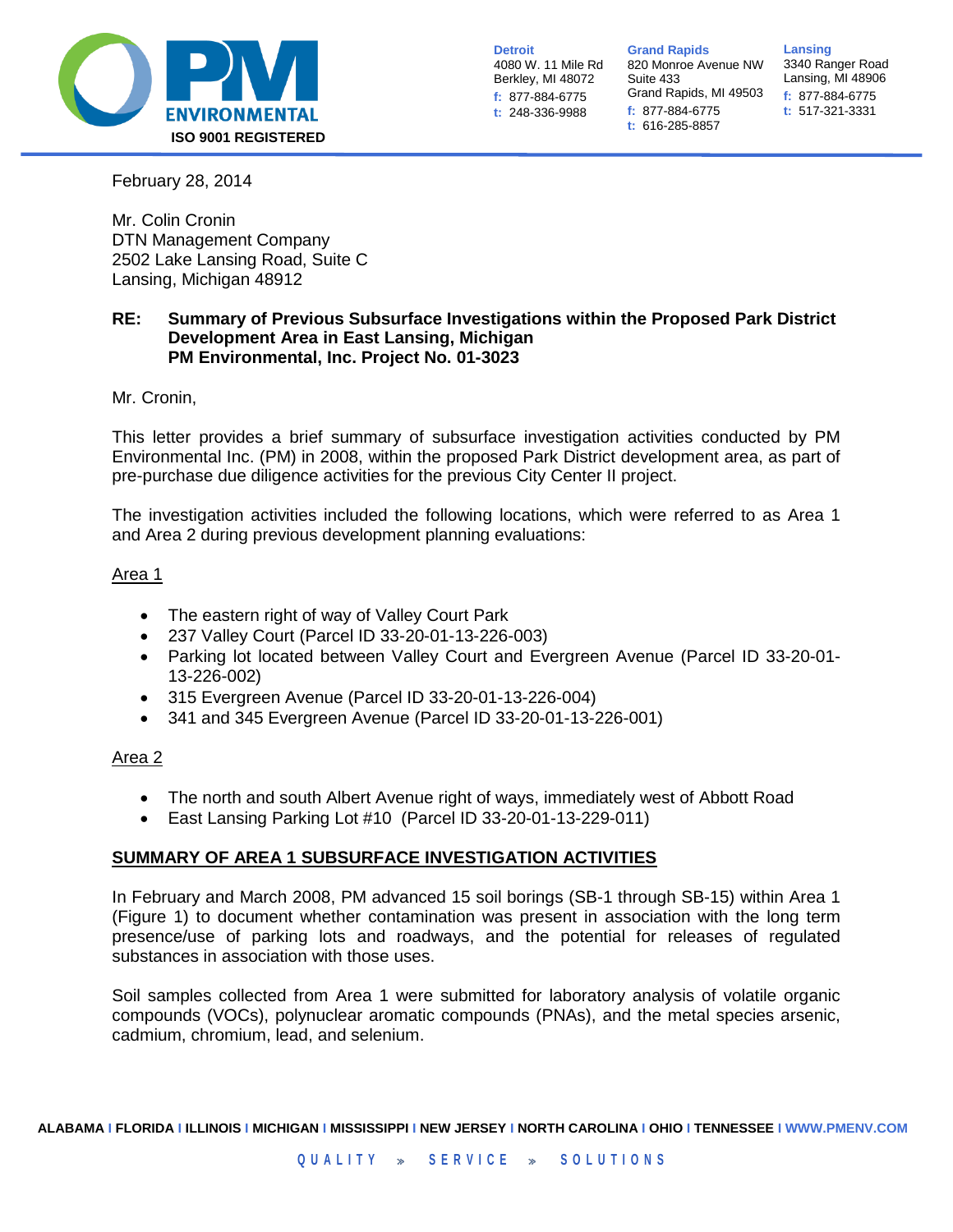### *Summary of Previous Subsurface Investigations within the Proposed Park District Development Area in East Lansing, Michigan PM Environmental, Inc. Project No. 01-3023; February 28, 2014*

Laboratory analytical results identified concentrations of the PNA species fluoranthene and phenanthrene, and the metal specie selenium in soil above Michigan's Part 201 Residential and Nonresidential Drinking Water Protection (DWP) and/or Groundwater Surface Water Interface Protection (GSIP) cleanup criteria at soil boring SB-8, which was advanced in the parking lot located between Valley Court and Evergreen Avenue.

Concentrations of the metal specie arsenic were also identified in soil borings SB-13 and SB-14 above the Part 201 DWP and Soil Direct Contact (DC) cleanup criteria at the 341 and 345 Evergreen Avenue property. Cadmium, chromium, lead concentrations identified above laboratory method detection limits (MDLs) were consistent with statewide default background concentrations for soil in Michigan and/or below the most restrictive Part 201 Generic Cleanup Criteria (GCC).

Concentrations of VOCs were not detected above laboratory method detection limits (MDLs) in any of the soil samples submitted for laboratory analysis.

Based upon the above, the following locations within Area 1 are "facilities" (i.e. contaminated), as defined in Section 20101(1)(s) of Part 201 of P.A. 451 of 1994, as amended (Part 201):

- Parking lot located between Valley Court and Evergreen Avenue (Parcel ID 33-20-01- 13-226-002)
- 341 and 345 Evergreen Avenue (Parcel ID 33-20-01-13-226-001)

# **SUMMARY OF AREA 2 SUBSURFACE INVESTIGATION ACTIVITIES**

In June 2008, PM advanced 12 soil borings (SB-1 through SB-12) within Area 2 (Figure 2) to document whether contamination was present in association with the long term presence/use of parking lots and roadways, and the potential for releases of regulated substances in association with those uses.

Soil samples collected from Area 2 were submitted for laboratory analysis of VOCs, PNAs, and the metal species arsenic, cadmium, chromium, lead, and selenium.

Concentrations of various petroleum VOCs and PNAs were detected in the soil samples collected from soil borings SB-9 through SB-11 in soil above Michigan's Part 201 Residential and Nonresidential DWP and GSIP cleanup criteria, and the Residential Soil Volatilization to Indoor Air Inhalation (SVII) cleanup criteria. Several petroleum VOC compounds were also identified at soil boring location SB-11 above the Part 201 Soil Saturation (Csat) Screening Levels.

A concentration of the metal specie arsenic was also identified at soil boring SB-12 above the Part 201 Residential DC cleanup criteria. Cadmium, chromium, lead, and selenium concentrations identified above laboratory MDLs were consistent with statewide default background concentrations for soil in Michigan and/or below the most restrictive Part 201 GCC.

Based upon the above, the following locations within Area 2 are "facilities" as defined under Part 201, as amended:

- The north Albert Avenue right of way, immediately west of Abbott Road
- East Lansing Parking Lot #10 (Parcel ID 33-20-01-13-229-011)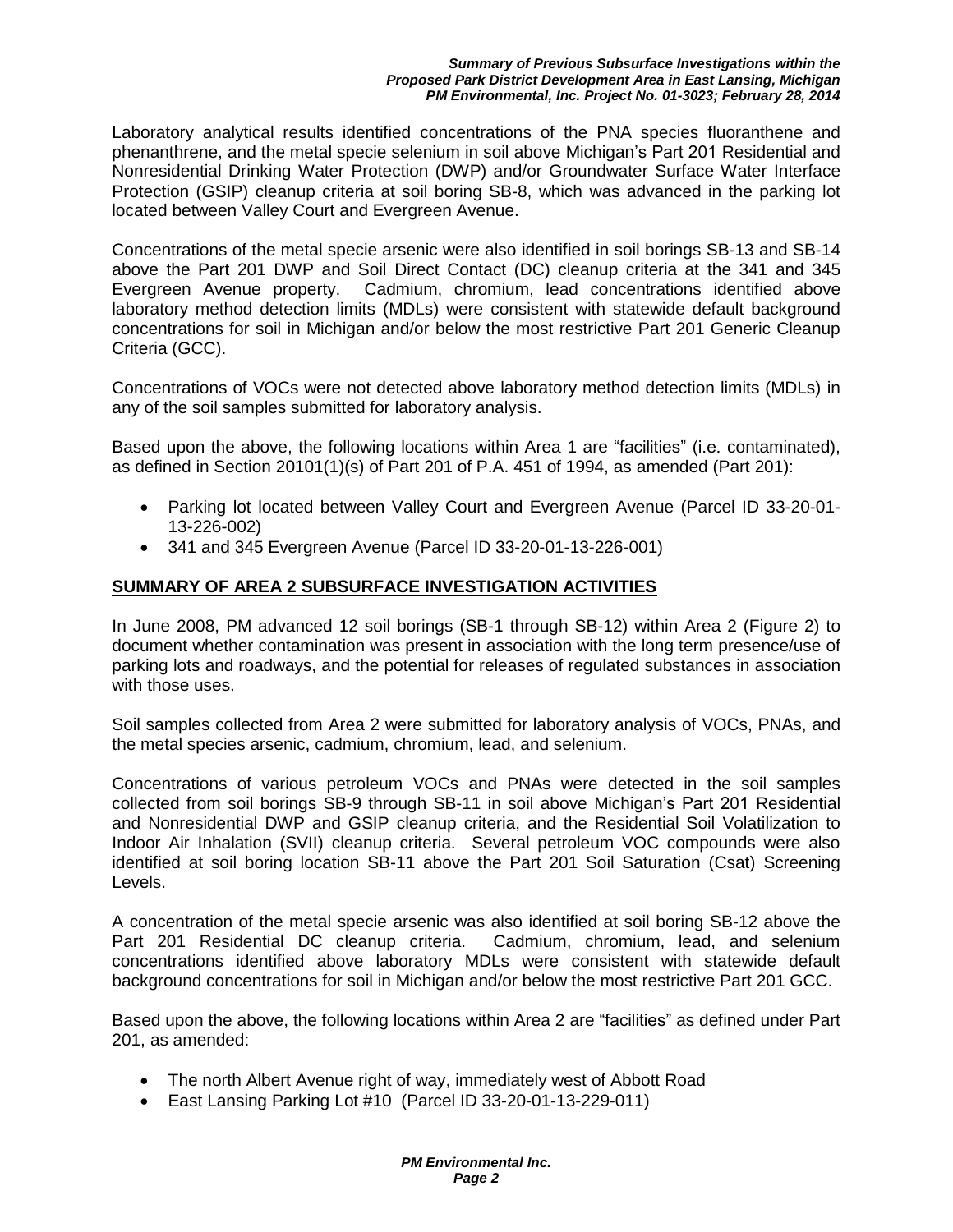## **RECOMMENDATIONS**

Owners/operators of land that meets the definition of a "facility" are eligible to conduct a Baseline Environmental Assessment (BEA) to obtain liability protection against the existing contamination. For a BEA to be used as a basis for an exemption of liability, it must be conducted prior to or within 45 days of purchase or occupancy, and submitted to the Michigan Department of Environmental Quality (MDEQ) within six months of purchase or occupancy.

Although a BEA will provide liability protection from existing contamination, an owner/operator of a property that is a "facility" must exercise "due care" with regard to contaminated media in accordance with Section 20107a of Part 201. Due care obligations generally include 1) undertaking measures to prevent exacerbation of existing contamination, 2) undertaking activities necessary to prevent unacceptable human exposures to contamination, 3) taking reasonable precautions against reasonably foreseeable acts or omissions of third parties, 4) providing access and cooperation to parties conducting response activities in association with contamination, 5) complying with land or resource use restrictions implemented as part of response activities, and 6) not impeding the effectiveness and integrity of implemented land or resource use restrictions.

As summarized above, the following parcels within the proposed Park District development area are "facilities" under Part 201:

- Parking lot located between Valley Court and Evergreen Avenue (Parcel ID 33-20-01- 13-226-002)
- 341 and 345 Evergreen Avenue (Parcel ID 33-20-01-13-226-001)
- The north Albert Avenue right of way, immediately west of Abbott Road
- East Lansing Parking Lot #10 (Parcel ID 33-20-01-13-229-011)

Therefore, PM recommends that prospective owners/operators of the above parcels conduct and submit a BEA within the relevant timeframes to obtain liability protection for existing contamination. A Documentation of Due Care Compliance (DDCC) should also be prepared, which outlines appropriate due care response activities and related actions necessary to maintain compliance with the due care provisions of Section 20107a of Part 201.

If you have any questions regarding the information in this summary, please contact me at (800) 485-0090.

Sincerely, **PM ENVIRONMENTAL, INC.**

J. Adam Patton, CHMM Manager of Site Investigation Services

Attachments: Figure 1 – Area 1 Soil Boring Locations with Soil Analytical Results Figure 2 – Area 2 Soil Boring Locations with Soil Analytical Results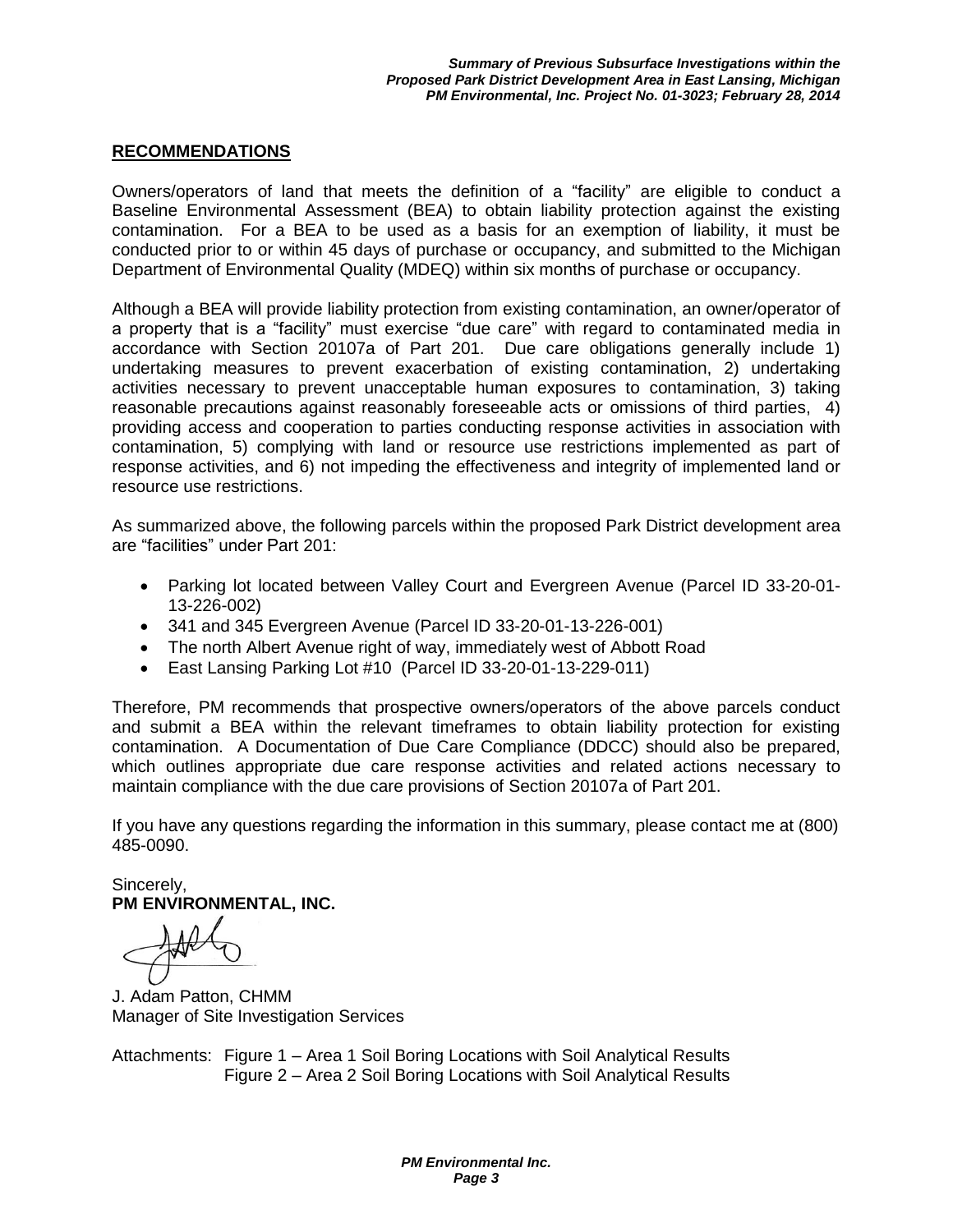